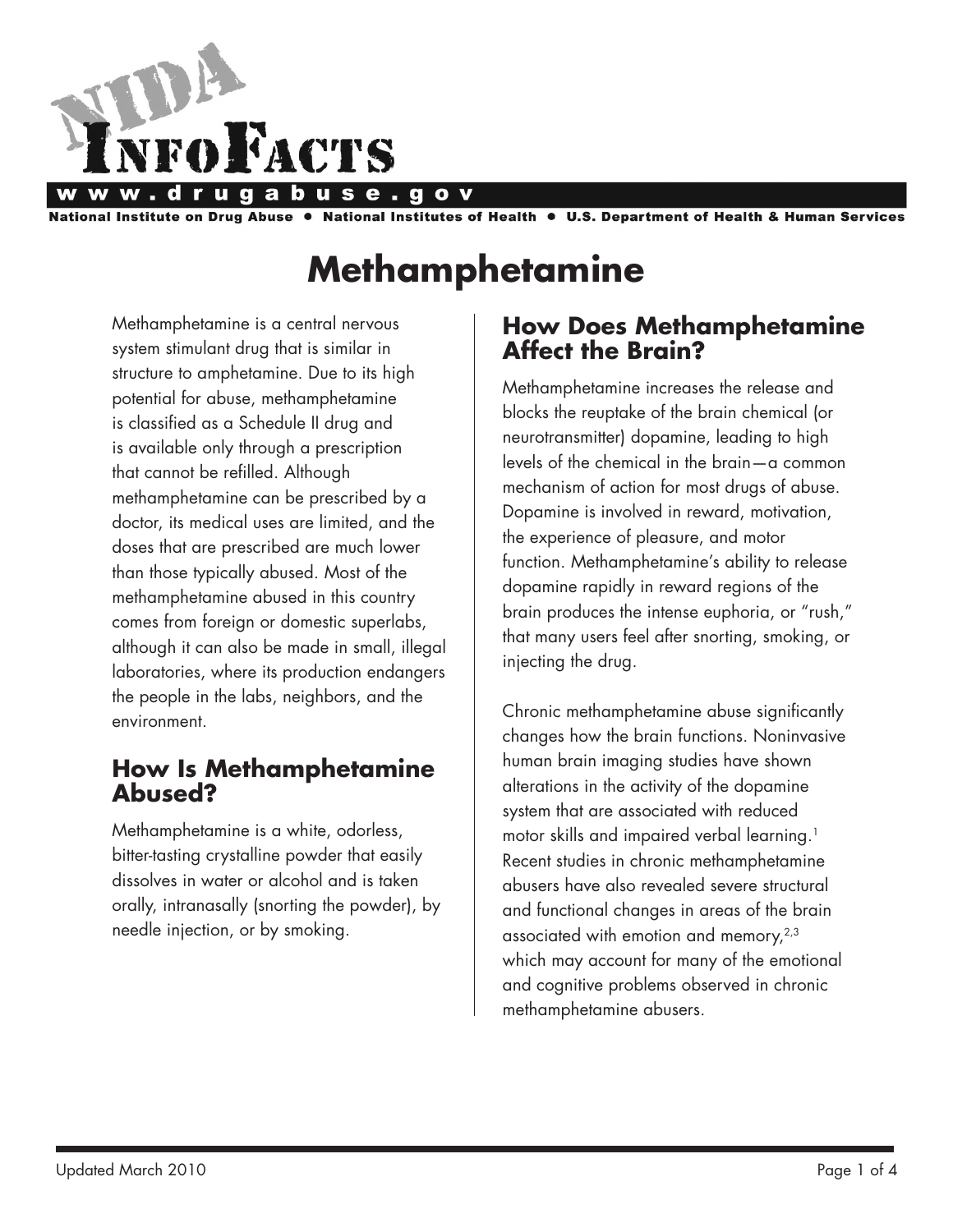

stitutes of Health ● U.S. Department of Health & Human Services

Repeated methamphetamine abuse can also lead to addiction—a chronic, relapsing disease characterized by compulsive drug seeking and use, which is accompanied by chemical and molecular changes in the brain. Some of these changes persist long after methamphetamine abuse is stopped. Reversal of some of the changes, however, may be observed after sustained periods of abstinence (e.g., more than 1 year).4

## **What Other Adverse Effects Does Methamphetamine Have on Health?**

Taking even small amounts of methamphetamine can result in many of the same physical effects as those of other stimulants, such as cocaine or amphetamines, including increased wakefulness, increased physical activity, decreased appetite, increased respiration, rapid heart rate, irregular heartbeat, increased blood pressure, and hyperthermia.

Long-term methamphetamine abuse has many negative health consequences, including extreme weight loss, severe dental problems ("meth mouth"), anxiety, confusion, insomnia, mood disturbances, and violent behavior. Chronic methamphetamine abusers can also

display a number of psychotic features, including paranoia, visual and auditory hallucinations, and delusions (for example, the sensation of insects crawling under the skin).

Transmission of HIV and hepatitis B and C can be consequences of methamphetamine abuse. The intoxicating effects of methamphetamine, regardless of how it is taken, can also alter judgment and inhibition and can lead people to engage in unsafe behaviors, including risky sexual behavior. Among abusers who inject the drug, HIV/ AIDS and other infectious diseases can be spread through contaminated needles, syringes, and other injection equipment that is used by more than one person. Methamphetamine abuse may also worsen the progression of HIV/AIDS and its consequences. Studies of methamphetamine abusers who are HIV-positive indicate that HIV causes greater neuronal injury and cognitive impairment for individuals in this group compared with HIV-positive people who do not use the drug.<sup>5,6</sup>

# **What Treatment Options Exist?**

Currently, the most effective treatments for methamphetamine addiction are comprehensive cognitive-behavioral interventions. For example, the Matrix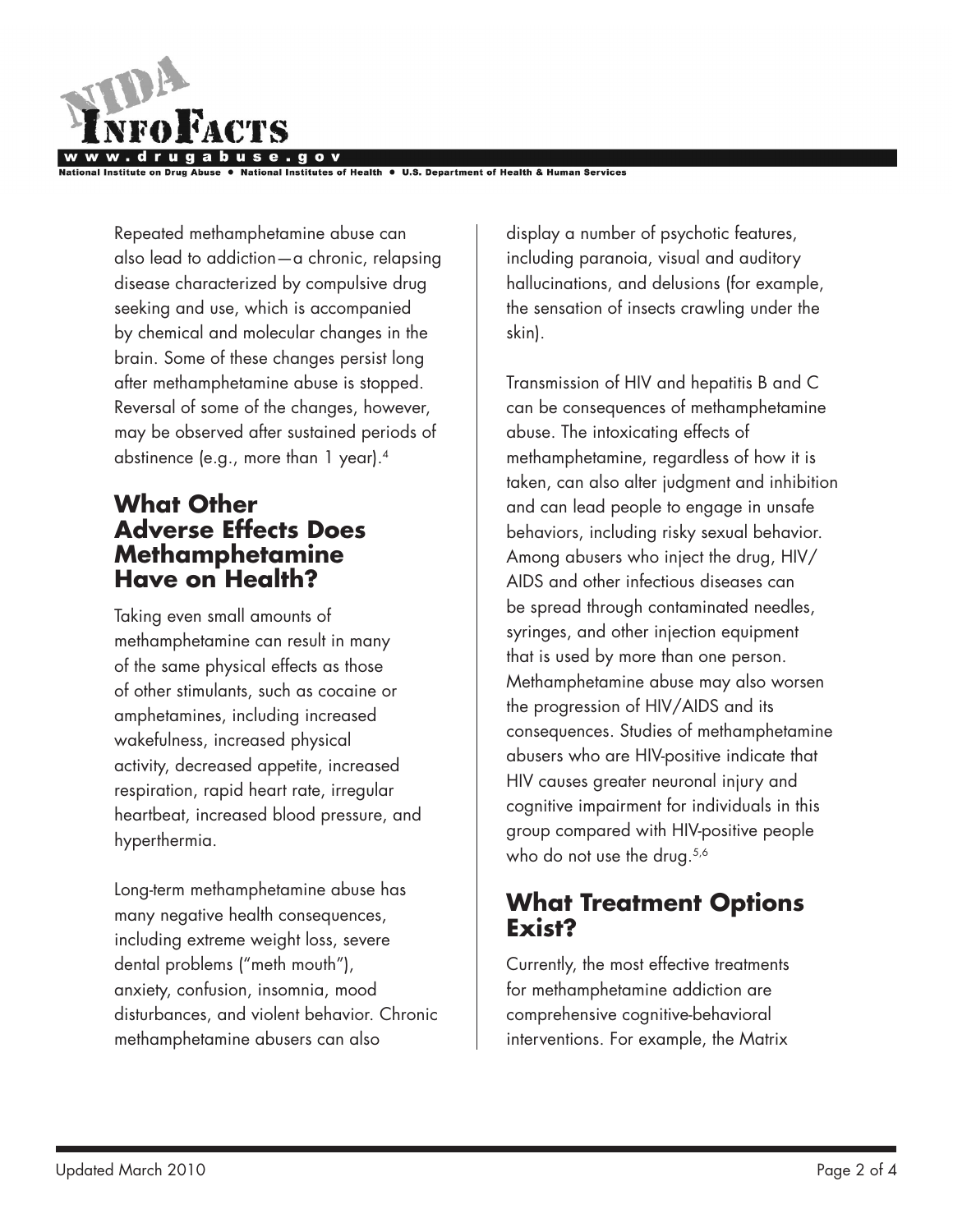

National Institutes of Health . U.S. Department of Health & Human Services

Model—a behavioral treatment approach that combines behavioral therapy, family education, individual counseling, 12-step support, drug testing, and encouragement for nondrug-related activities—has been shown to be effective in reducing methamphetamine abuse.<sup>7</sup> Contingency management interventions, which provide tangible incentives in exchange for engaging in treatment and maintaining abstinence, have also been shown to be effective.8 There are no medications at this time approved to treat methamphetamine addiction; however, this is an active area of research for NIDA.

## **How Widespread Is Methamphetamine Abuse?**

#### *Monitoring the Future Survey†*

Methamphetamine use among teens appears to have dropped significantly in recent years, according to data revealed by the 2009 Monitoring the Future survey. The number of high-school seniors reporting past-year†† use is now only at 1.2 percent, which is the lowest since questions about methamphetamine were added to the survey in 1999; at that time, it was reported at 4.7 percent. Lifetime use among 8th-graders was reported at 1.6 percent in 2009, down significantly from 2.3 percent in 2008. In addition, the proportion of 10th-graders

reporting that crystal methamphetamine was easy to obtain has dropped to 14 percent, down from 19.5 percent 5 years ago.

| Use of Methamphetamine by Students<br>2009 Monitoring the Future Survey |           |            |            |
|-------------------------------------------------------------------------|-----------|------------|------------|
|                                                                         | 8th Grade | 10th Grade | 12th Grade |
| Lifetime                                                                | 1.6%      | 2.8%       | 2.4%       |
| Past Year                                                               | 1.0%      | 1.6%       | 1.2%       |
| Past Month                                                              | 0.5%      | 0.6%       | 0.5%       |

### *National Survey on Drug Use and Health (NSDUH)†††*

According to the 2008 National Survey on Drug Use and Health, the number of pastmonth methamphetamine users age 12 and older decreased by over half between 2006 and 2008. Current (past-month) users were numbered at 731,000 in 2006, 529,000 in 2007, and 314,000 in 2008. Significant declines from 2002 and 2008 also were noted for lifetime and past-year use in this age group.

From 2002 to 2008, past-month use of methamphetamine declined significantly among youths aged 12 to 17, from 0.3 percent to 0.1 percent, and young adults aged 18 to 25 also reported significant declines in past-month use, from 0.6 percent in 2002 to 0.2 percent in 2008.